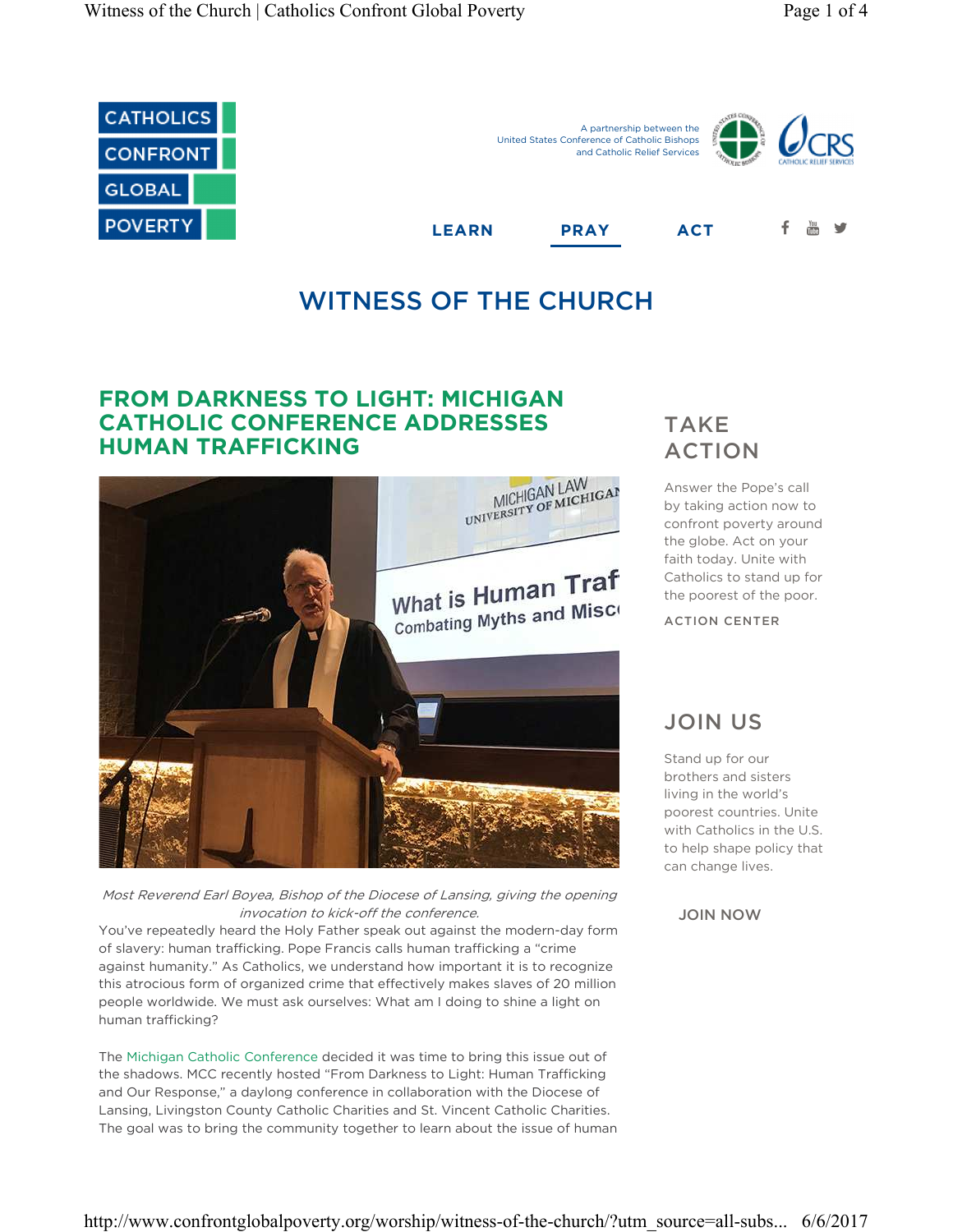trafficking and organizations working to end it, and to discuss ways to raise others' awareness.

Almost 300 people participated in the gathering. Several bills pertaining to human trafficking have been introduced in Michigan in the past few years, so the conference was timely.

Joyce Dixon-Haskett, a clinical social worker and one of the keynote speakers, is a human trafficking survivor. "If we cut down on demand, we cut down on supply … and someone's child can go home at night," she said. Her message sums up why a conference like this is so important.



Survivor Joyce Dixson-Haskett sharing her experience of human trafficking. Annie Bennett, MCC communications and outreach associate, provided the impetus for the conference. In 2016, Bennett participated in the GIVEN conference in Washington, D.C., a weeklong immersion in faith formation, leadership training and networking for young Catholic women leaders. Through this conference, Bennett had the opportunity to develop an event to engage her community in learning about and acting for justice. Therefore, she developed plans for "From Darkness to Light" and prepared to engage Michigan in dialogue and learning around the issue of human trafficking.

Bishop Earl Boyea, Diocese of Lansing, Michigan, and Paul A. Long, president and CEO of MCC, encouraged parishes to participate, and stressed the importance of engaging in discussions on human trafficking.

Bennett hopes the conference will help other Church leaders to raise awareness about human trafficking. Others also noted the value of collaborative efforts.

**"If we want human trafficking to end, the therapist's office cannot be the only safe place in our communities,"** said Andy Soper, founder of the Mannasseh Project, a program of community education and advocacy for victims of human trafficking. Our Catholic communities can help create safe places for victims and work to prevent trafficking.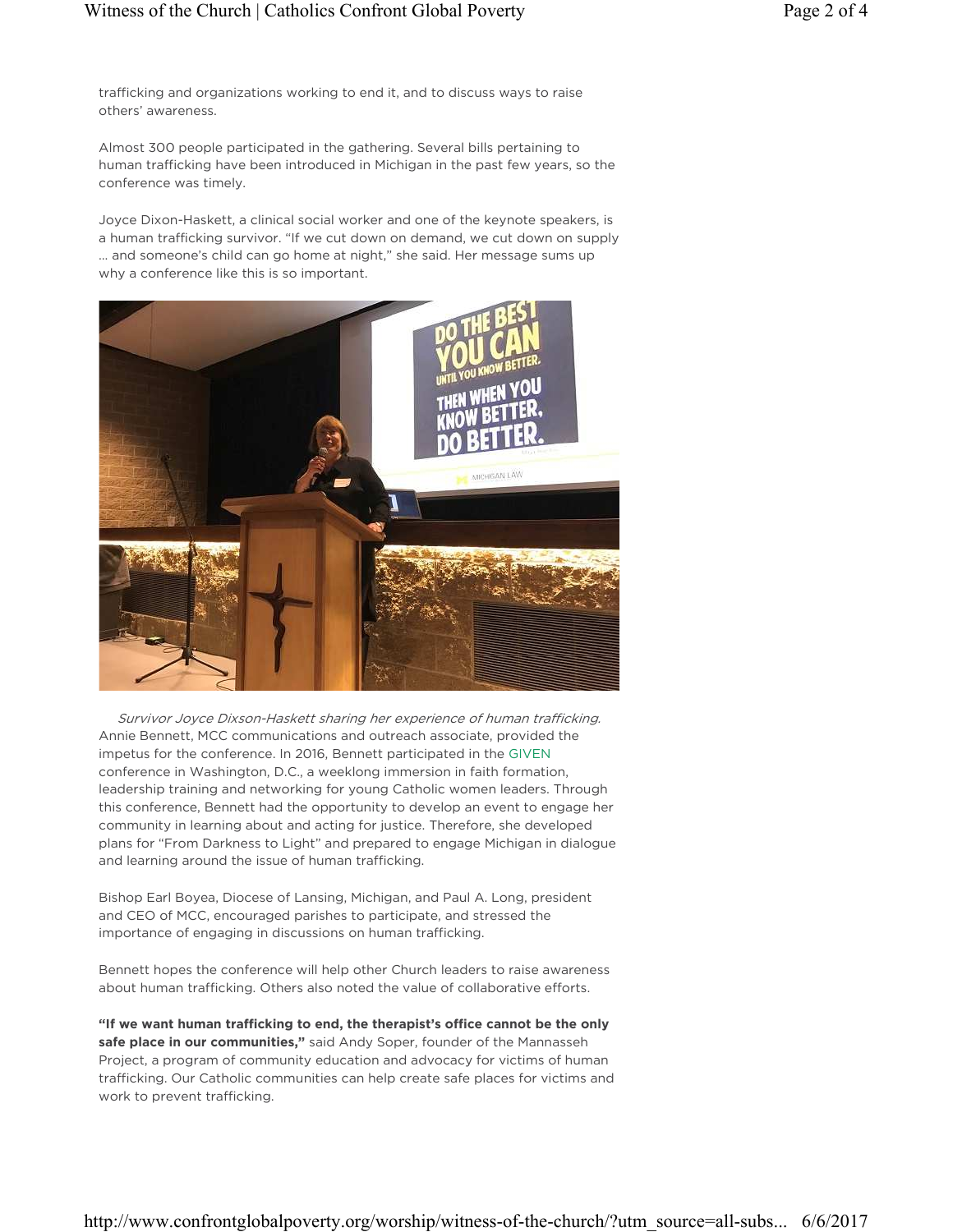The USCCB's Anti-Trafficking Program (ATP) has made significant progress in educating, advocating and providing training and technical assistance on this issue. Through this support, Catholics across the country are working firmly to protect the life and dignity of the most vulnerable.

The MCC has made great strides in engaging the community and providing ways for people to get involved and take action on the issue of human trafficking. In the summer of 2016, MCC worked with the U.S. Conference of Catholic Bishops and Catholic Relief Services to promote a Catholics Confront Global Poverty action alert on human trafficking. As a result, Catholics across the state called on the government to ensure transparency and accountability in businesses' supply chains. All of us have the power to speak up and urge the government to care for the needs of the poor and vulnerable.

"From Darkness to Light" is a wonderful example of how communities can come together and address an issue like human trafficking. To learn more about the conference, check out their website.



Keynote speaker Bridgette Carr, founding director of the University of Michigan Human Trafficking Law Clinic, speaks about combating myths and misconceptions about human trafficking.